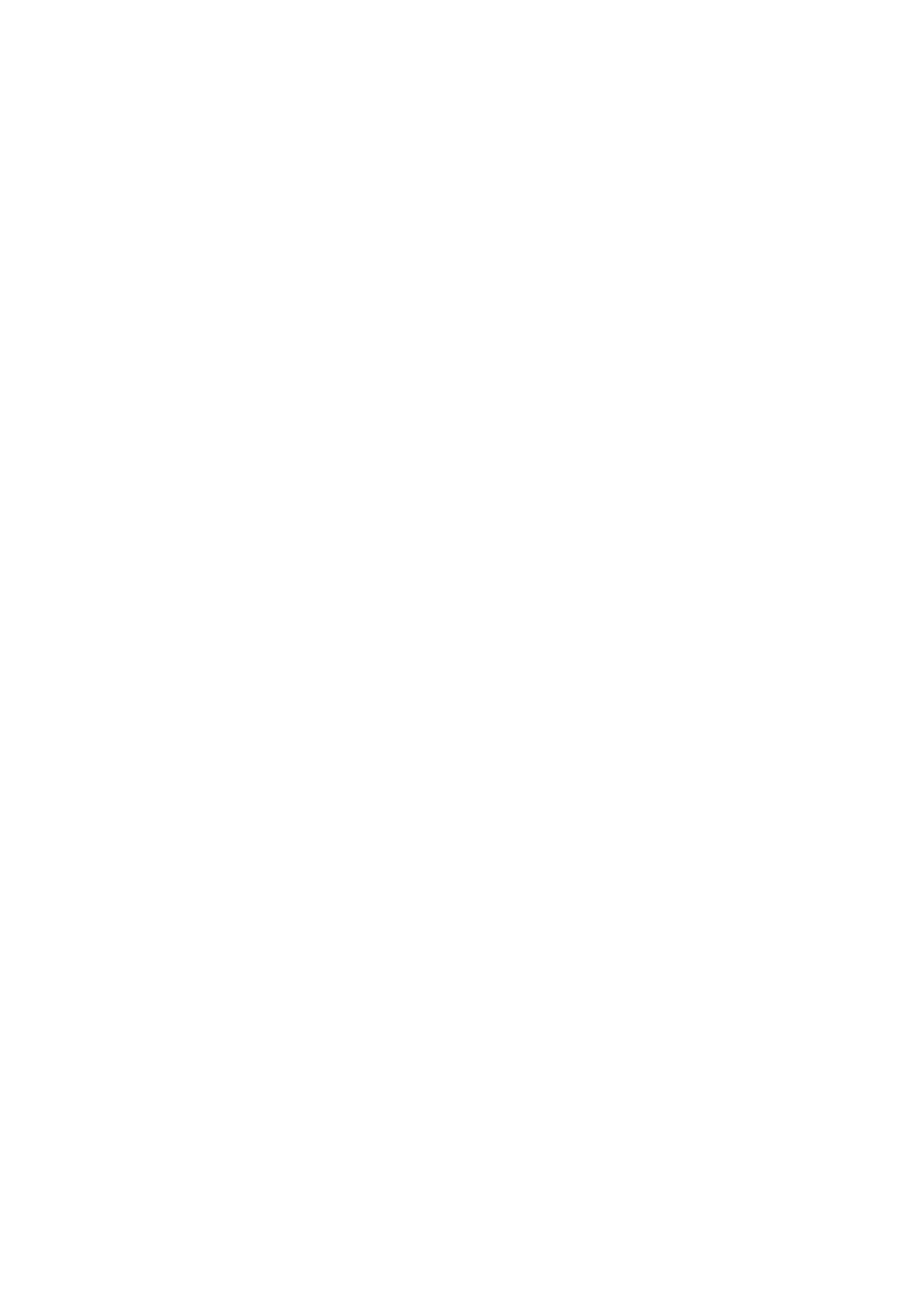

### <span id="page-2-0"></span>**Contents**

| . 8                                                     |
|---------------------------------------------------------|
|                                                         |
|                                                         |
|                                                         |
|                                                         |
|                                                         |
|                                                         |
| FCC & Industry Canada Statement for Radio Compliance 12 |
|                                                         |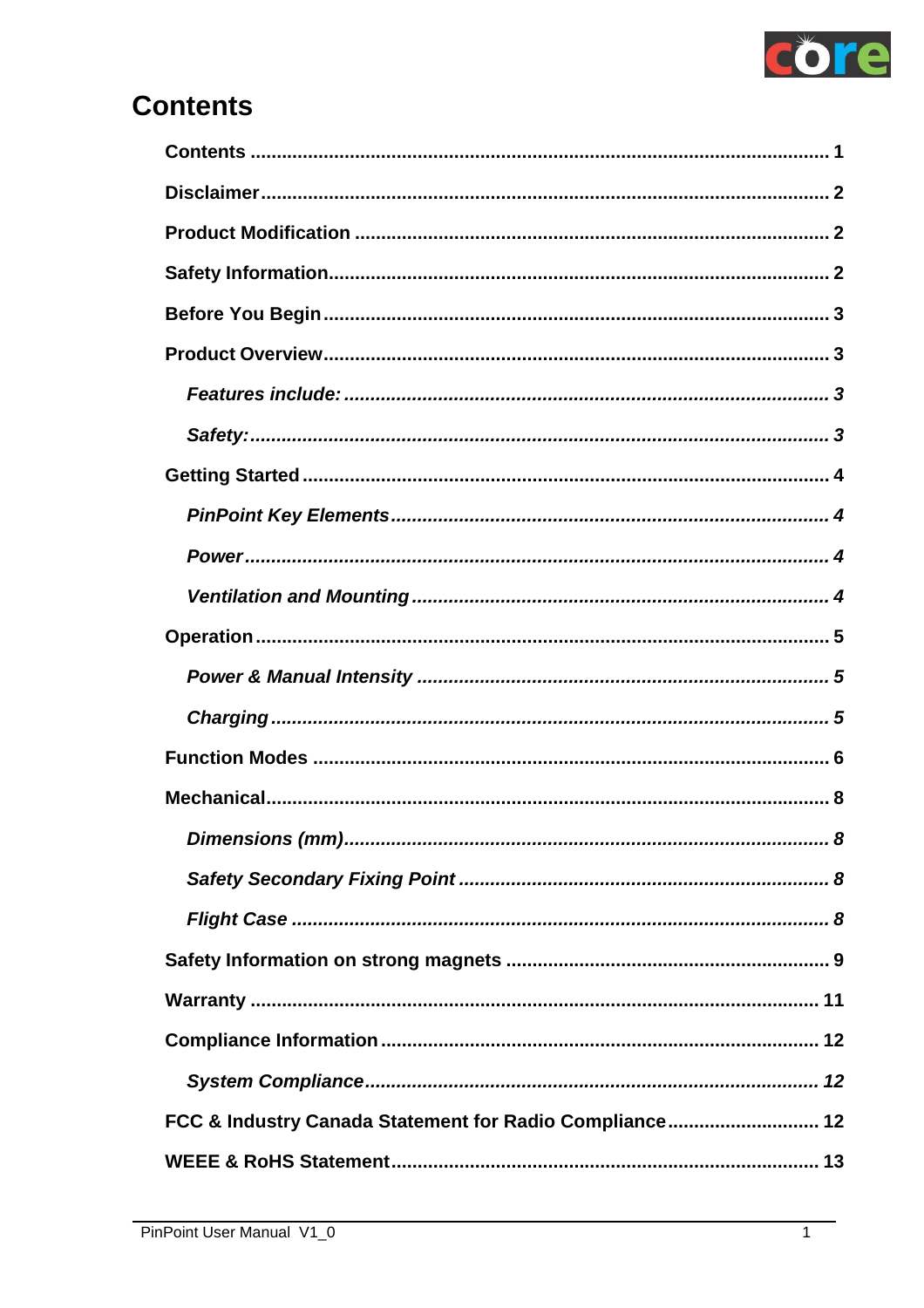

### <span id="page-3-0"></span>**Disclaimer**

CORE Lighting Limited believe the information in this manual is accurate and complete however assumes no responsibility for any error or omissions within this document or any other documentation accompanying the product. We reserve the right to revise this document at any time. Please see [www.corelighting.co.uk/support](http://www.corelighting.co.uk/support) to download latest version.

### <span id="page-3-1"></span>**Product Modification**

This CORE Lighting product has been designed and manufactured to meet the strict requirements of UK, EU and International safety regulations. Any unauthorised modifications to the product including replacement of parts with non-standard parts could compromise safety and result in the product being non-compliant with relevant standards.

**There are no user serviceable parts within this product.**

### <span id="page-3-2"></span>**Safety Information**

Important safety information is contained within this manual. Please read all instructions fully prior to installation and use of the equipment.

Internationally recognised symbols are used within the document to highlight important messages as follows:



#### **Critical installation or usage information**.

Failure to comply with this information may cause damage to the product, third party equipment or cause harm or injury

**Important installation or usage information.** Failure to comply with this information may cause the product to operate incorrectly

**Very important – For safety reasons please read the Safety Information for Magnets at the end of this manual concerning the effect of magnets on heart pacemakers and Implantable Cardioverter Defibrillators (ICDs). Also review for the safety of using strong magnets.**

**Note: This product contains a lithium ion battery. When transporting this equipment on aircraft please consult IATA Packing Instructions 967 and CORE Lighting Ltd for further information. Note, the capacity of the battery is less than 100Wh which is currently less than the size required for the extra notifications and processes relating to air transport, although the guidelines should be reviewed more thoroughly if shipping in bulk.**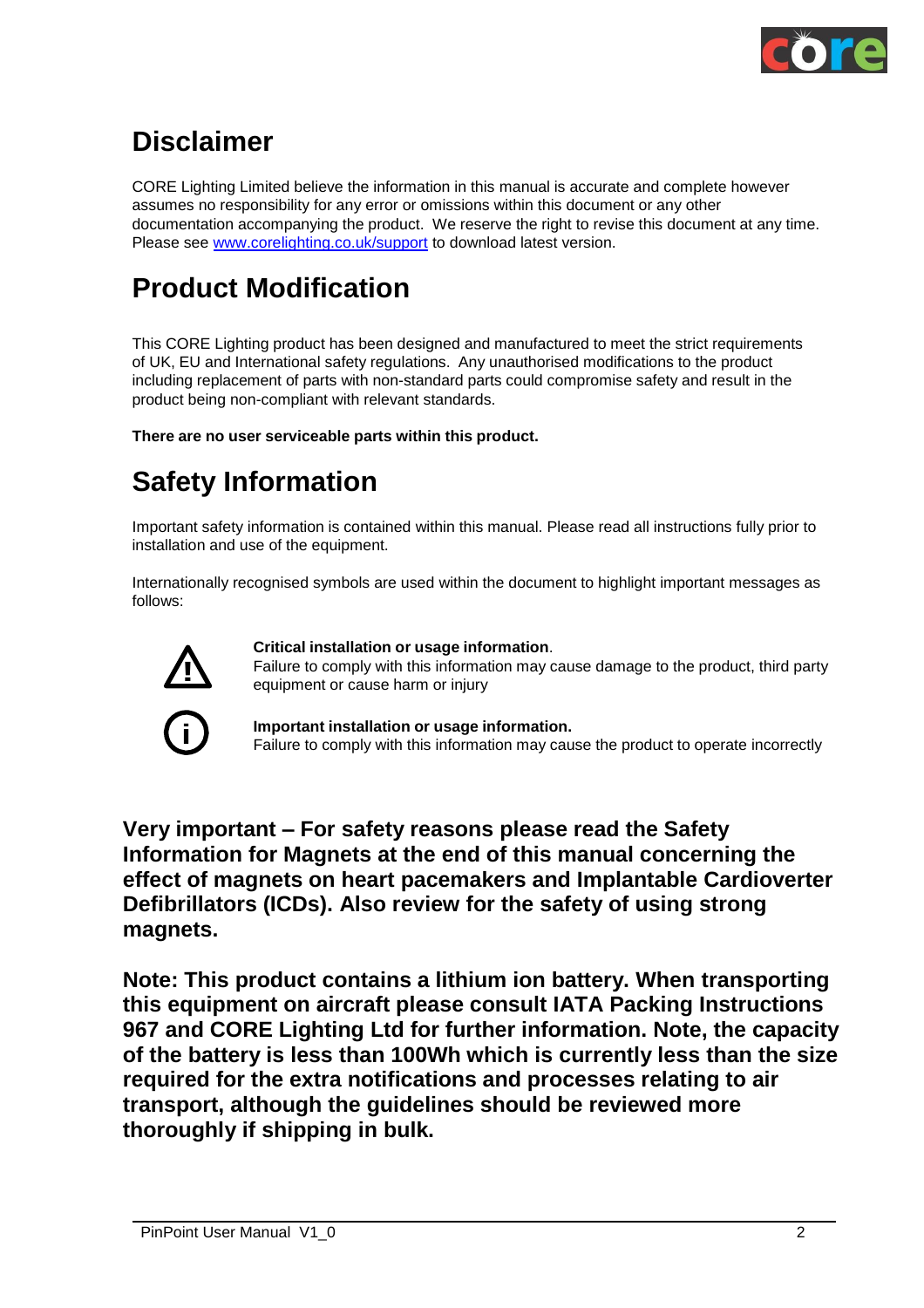

### <span id="page-4-0"></span>**Before You Begin**

CORE PinPoint is a single LED pin-spot light with magnetic base attachment. It is battery powered and rechargeable, has wireless control from Bluetooth and Wireless DMX (W-DMX) and head focus through an adjustable gooseneck. The unit is also IP65 rated for outdoor use. It's ideal for lighting table-centres, art pieces, enhancing artefacts, or simply providing quick and easy task lighting.

The unit runs for over 8 hours at full power on a single charge which can then be dropped in a charging case with other units ready for next use.

The CORE PinPoint is designed, manufactured and supported in the UK and has local distributor support.

### <span id="page-4-2"></span><span id="page-4-1"></span>**Product Overview**

#### **Features include:**

- High powered 300lumen warm white LED at 3000K CCT illuminates from 2 storeys high
- Tight 4.5 degree spot beam angle with flexible gooseneck focus
- Lithium Ion Battery superior charging and weight just 650g
- Strong magnet to attach unit to railings, ceiling metalwork etc.
- Side feet allowing body to rest on a shelf
- Bluetooth control of brightness and channel to enable separate control of individual units
- Units controlled from an app on a tablet or phone (Latest Google Android devices and iOS soon)
- Wireless DMX wireless receiver (2.4GHz W-DMX compatible)
- IP65 casing for outdoor events
- Designed and Manufactured in the UK

#### <span id="page-4-3"></span>**Safety:**

- AVOID direct eye exposure to the light source when illuminated
- DO NOT submerge this product in water or expose to excessive water spray
- DO NOT hang this product other than by the means indicated in this manual
- DO NOT leave any flammable material near product whilst operating or charging
- ALWAYS use the supplied charger or charging case
- ALWAYS ensure the charger is connected to the specified voltage
- ALWAYS ensure the charging case lid is open whilst plugged into mains supply
- NEVER connect this product or charger to a dimmer pack
- DO NOT operate this fixture if it appears damaged in any way
- DO NOT operate this fixture where the ambient temperature exceeds 45ºC
- DO NOT place near heart pacemakers or Implantable Cardioverter Defibrillators (ICDs)



#### **In the unlikely event that your product develops a fault, please contact your local dealer or authorised distributor.**

**Do not attempt to repair yourself unless specifically instructed by CORE Lighting Ltd.**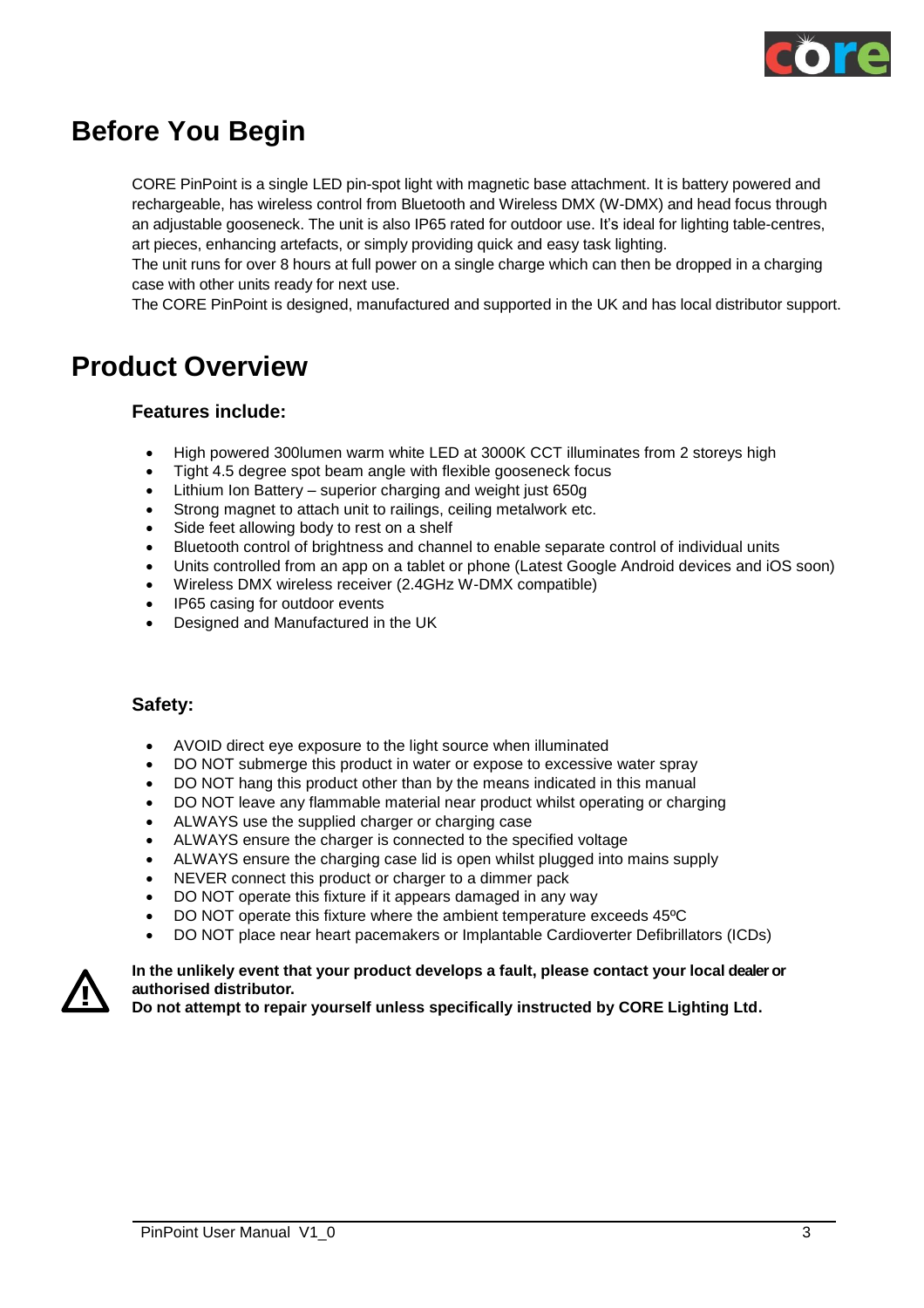

### <span id="page-5-1"></span><span id="page-5-0"></span>**Getting Started**

#### **PinPoint Key Elements**



#### <span id="page-5-2"></span>**Power**

The battery charger may be included as an accessory for individually purchased fixtures or built into the flight case for multiple charging fixtures. In each case the supply has an input voltage range of 100-240 VAC at 50/60Hz.



**! Ensure the product is used only with correct voltage and frequency of mains supply.**

**Never connect the charger or charging case to a dimmer circuit, even when a dimmer has been configured for 'non-dim' or 'switched' operation.**

#### **Ventilation and Mounting**

<span id="page-5-3"></span>

Always use the product in a safe position and ensure there is enough room around it for ventilation. **! Keep the charging case lid open during charging; this allows escape of heat.**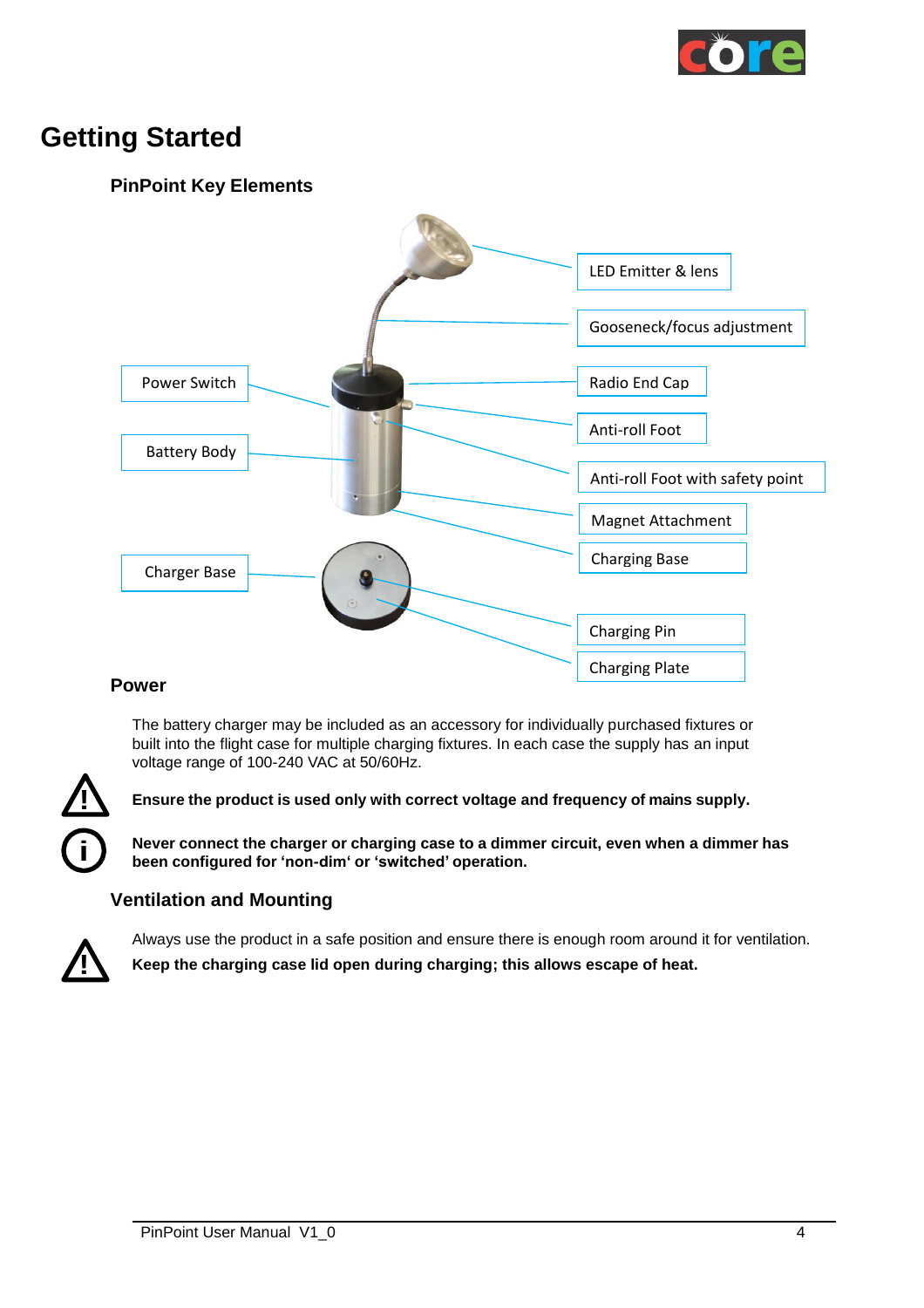### <span id="page-6-1"></span><span id="page-6-0"></span>**Operation**

#### **Power & Manual Intensity**

- Push and hold the power button for >1 second to switch the unit ON.
- Push again to reduce the intensity by 20%.
- Push again for a further 20%.
- Continue until the unit switches OFF. There are 5 steps to OFF.
- In fact the unit is now in SLEEP mode. The processor will continue to run with a very tiny current which will be maintained for many weeks/months from a full battery, but the main circuit is turned off.

#### <span id="page-6-2"></span>**Charging**

- **Turn the unit OFF** before connecting to the charger. The charger should turn the unit off in any event after a couple of seconds of being attached and powered.
- Only use the supplied external charger or charging flight case to prevent damage to the units.
- Plug the case or charger into the grid mains wall socket.
- The unit(s) to be charged should be attached onto the charger plate(s). The unit magnetically attaches to this plate which retains the unit onto the contacts and holds in place during transport (for flight case chargers). Ensure the charging pin is fully engaged in the bottom of the unit.
- Whilst charging the LED head will flash very briefly every few seconds. The process will take several hours. Overnight is best.
- Once fully charged the LED head will stop flashing.
- For best results on battery longevity recharge battery fully before storage.
- When charging in the charging case, it is best to **ensure the case lid remains slightly open to disperse heat**, although the lid may be closed onto the LED heads to prevent the flashing becoming distracting as heat generated from the heads will be minimal.
- Switch off the charger unit and unplug once fully charged.

**! DO NOT use any charger other than the unit supplied with the PinPoint.**

**When using a charging flight case, ensure the unit is pushed fully down onto the charging plate so the connections are fully made. The bodywork magnetic base provides one of the terminals so ensure this has a good connection with the charger plate by removing any dirt, labels or other insulating materials.**

**Ensure the charger hole is free of objects and that the gold terminal plate in the end of the hole is visible for contact to be made inside the unit.**





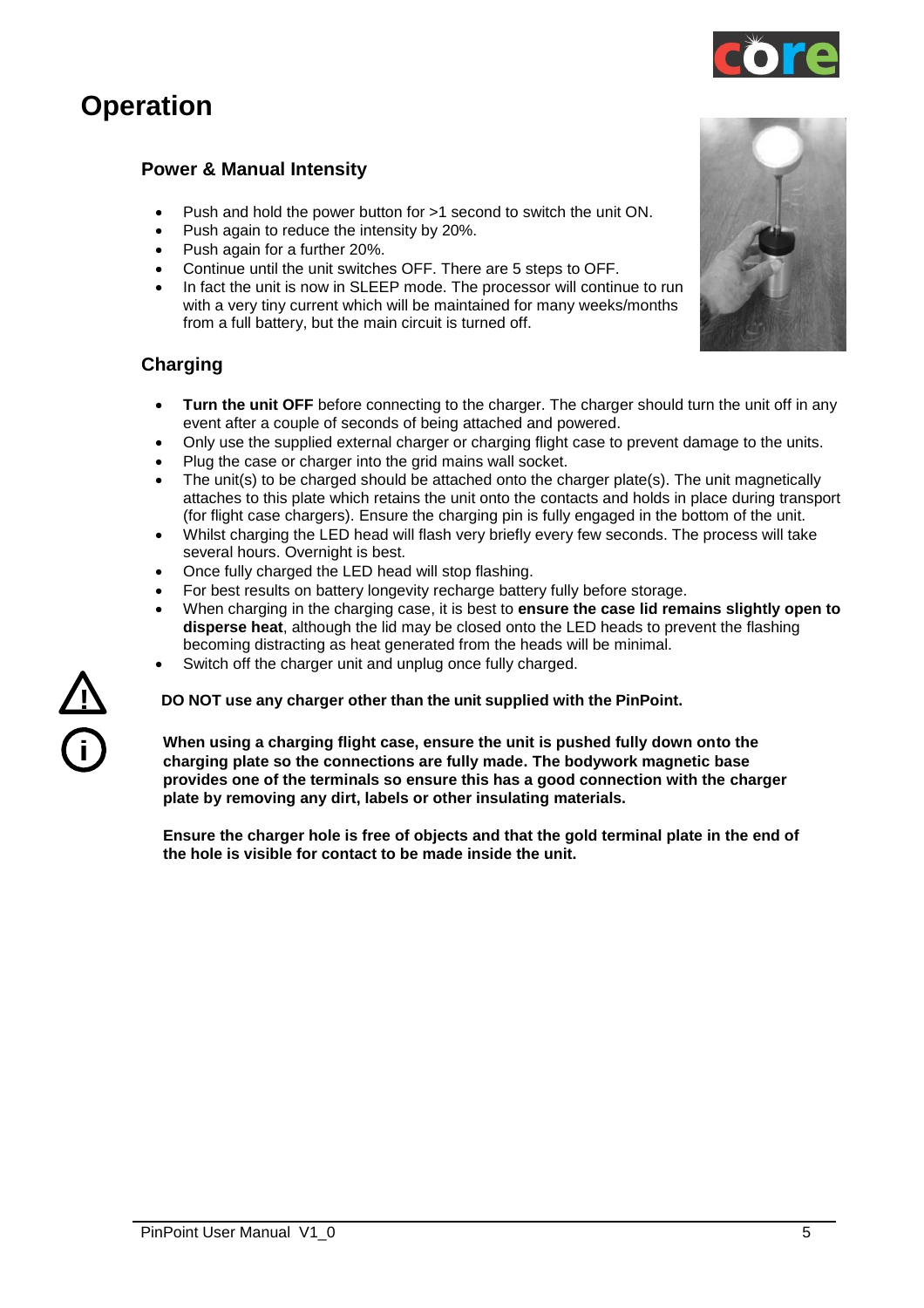

### <span id="page-7-0"></span>**Function Modes**

The unit possesses three modes to change brightness and set the unit on up to 512 different channels:

- a) A manual mode capability for operation from the Power Switch if no wireless is available
- b) Bluetooth Low Energy with suitable control devices such as tablets and smartphones\*. This allows Channel Setting and brightness slider control operation with the CORE Apps.
- c) Wireless DMX Receiver\*\* (receive only where fitted) for control from a lighting desk on different channels. This is an option. Basic use can be made with only Bluetooth and manual control.

Bluetooth channels have the same value as Wireless DMX channels to allow adjustment between devices.

All three modes run concurrently, with the last command taking priority. So if the lighting desk is changed followed by a slider change on the Bluetooth App, the lighting desk level will be used first; this will be followed by the value from the Bluetooth App.

This is useful for a lighting operator who sets a level on a lighting desk 'globally' then wanders around with a tablet or smartphone to set individual local levels at the subject positions on different channels.

The three modes of Operation are accessed through the Power Switch:

| <b>Manual</b>                                             | This mode allows the fixture to be dimmed in units of 20% by repeated pressing of the Power<br>Switch. This switch also allows the unit to be turned OFF into SLEEP mode.                                                                                                                                                                                                                                                                                                                                              |
|-----------------------------------------------------------|------------------------------------------------------------------------------------------------------------------------------------------------------------------------------------------------------------------------------------------------------------------------------------------------------------------------------------------------------------------------------------------------------------------------------------------------------------------------------------------------------------------------|
| <b>Channel</b><br><b>Set</b>                              | When the unit is ON, push and hold the Power Switch for a few seconds until the unit head starts to<br>flash on and off just longer than once every second. This is Channel Setting mode.                                                                                                                                                                                                                                                                                                                              |
|                                                           | From a Bluetooth enabled tablet or smartphone with the CORE PinPoint App installed and running,<br>push the desired channel number button on the screen to which the unit is to be 'paired'.*<br>If successfully registered, flashing will stop and the unit may now be controlled from the App,<br>moving the on-screen slider associated with the relevant channel button.<br>If unsuccessfully paired try again until success is achieved, maybe moving closer to the unit if<br>necessary to gain stronger signal. |
|                                                           | Up to 512 channels are available. Multiple units may be addressed to the same channel or<br>individual units set to different channels. All units in Channel Set mode at any one time are likely to<br>respond to that one Button push on the App, so multiple channels will need to be paired in<br>sequence and not together.                                                                                                                                                                                        |
|                                                           | Once done the unit may be used or switched off by pushing the Power Switch.                                                                                                                                                                                                                                                                                                                                                                                                                                            |
|                                                           | The channel set here with Bluetooth also becomes the same channel for Wireless DMX.                                                                                                                                                                                                                                                                                                                                                                                                                                    |
| <b>Wireless</b><br><b>DMX</b><br>(WDMX)<br><b>Pairing</b> | With the unit in Channel Set mode above and the lamp head flashing (before accepting a channel),<br>push and hold the Power Switch for a few seconds until the LED head stops flashing and goes solid<br>but dim to 20% maximum. This is WDMX Pairing Mode and allows the unit to be paired with a<br>WDMX transmitter**, plus it disconnects this unit from any other transmitter it was previously paired<br>with.                                                                                                   |
|                                                           | Note: WDMX pairing also resets the channel number to 1 as a limited 'factory reset' so if setting up<br>for a new job it's advisable to do WDMX pairing first before setting channel, otherwise the setting<br>will be lost.                                                                                                                                                                                                                                                                                           |
|                                                           | To link to the new transmitter, briefly push the button on the transmitter for 1s then let go. If<br>successfully paired the head will start to flash, whereby the unit is back in Channel Set mode. This<br>allows units to be set using the Bluetooth device mentioned above and below.                                                                                                                                                                                                                              |
|                                                           | Note all devices in Channel Set mode will be set to the same channel number at this point.<br>For creating multiple units on different channels the Channel Set function alone will need to be<br>repeated for each channel.                                                                                                                                                                                                                                                                                           |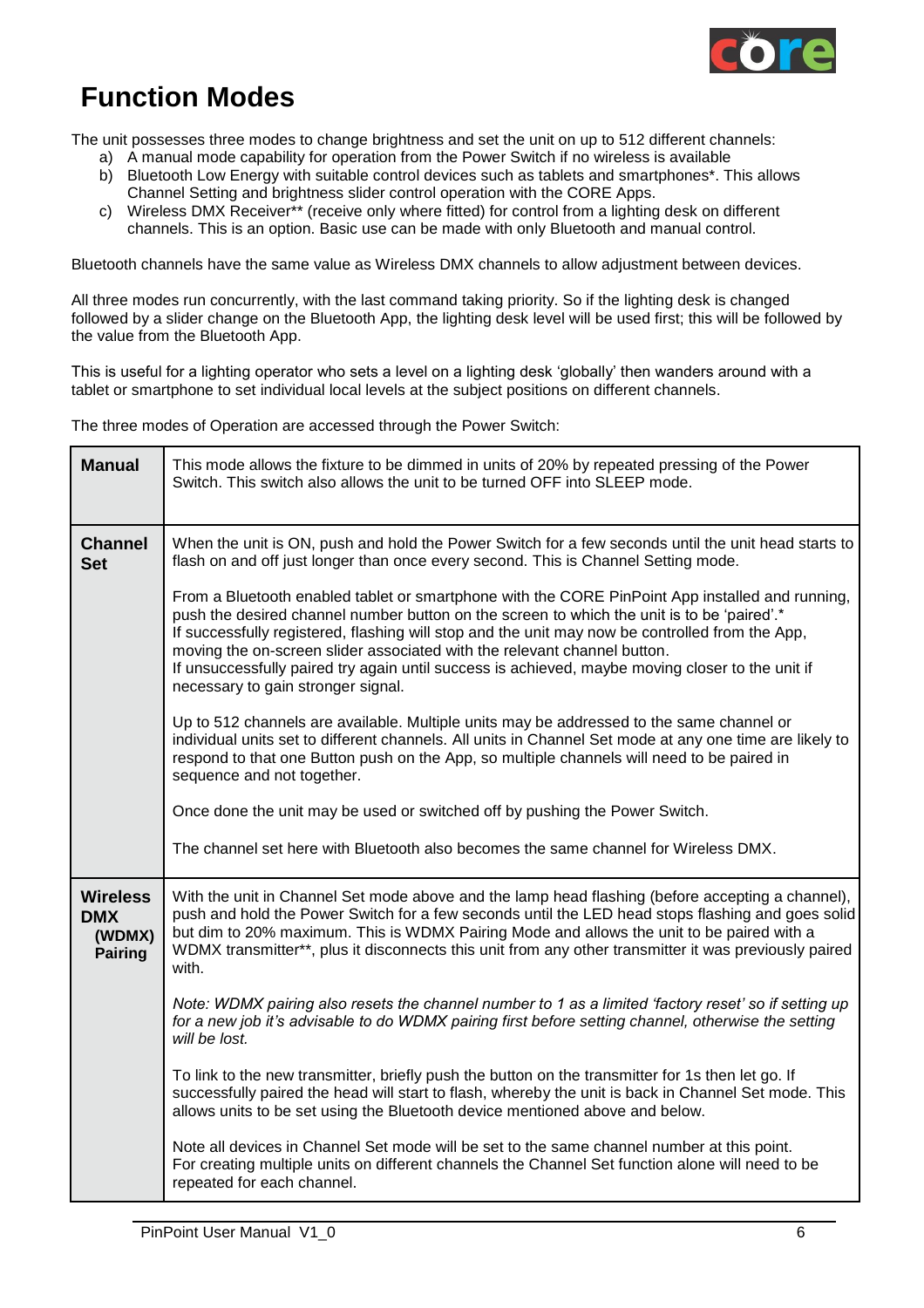

\*At the time of going to press the following Android devices were known to be working but it was also known that others were awaiting latest Bluetooth Low Energy hardware to be released on latest models which would include the latest Bluetooth software stack and hardware configuration:

Google Nexus 6 Google Nexus 9 The above devices loaded with CORE PinPoint App downloaded from Google Play Store.

An iOS Apple version of the app 'CORE LightDesk' was currently in development nearing completion to work on numerous versions of smartphones and tablets. Please check with CORE about availability. This will be press released when available, published on the company website and announced on social media including CORE's Facebook page.

\*\*Wireless Solutions W-DMX compatible only. Devices may be used to control each PinPoint such as: Wireless Solutions F-1 transmitter attached to a lighting desk. Wireless Solutions Micro transmitter (lower powered) CORE ColourPoint uplighter in Master mode CORE Point15 uplighter in Master mode CORE Point20 uplighter in Master mode CORE Point30 architectural unit in Master mode

For successful linking the receiver must fulfill the following conditions:

Distance to transmitter (in free air)

- Less than 50m for Micro model transmitter
- Less than 200m for F-1 transmitter

Position above obstacles (e.g. crowds and tress)



#### **i Pairing to a transmitter is remembered after power off or the battery is depleted.**

This allows the system pairing to be set up in a warehouse and the whole system simply switched on at the site, which makes deployment very simple.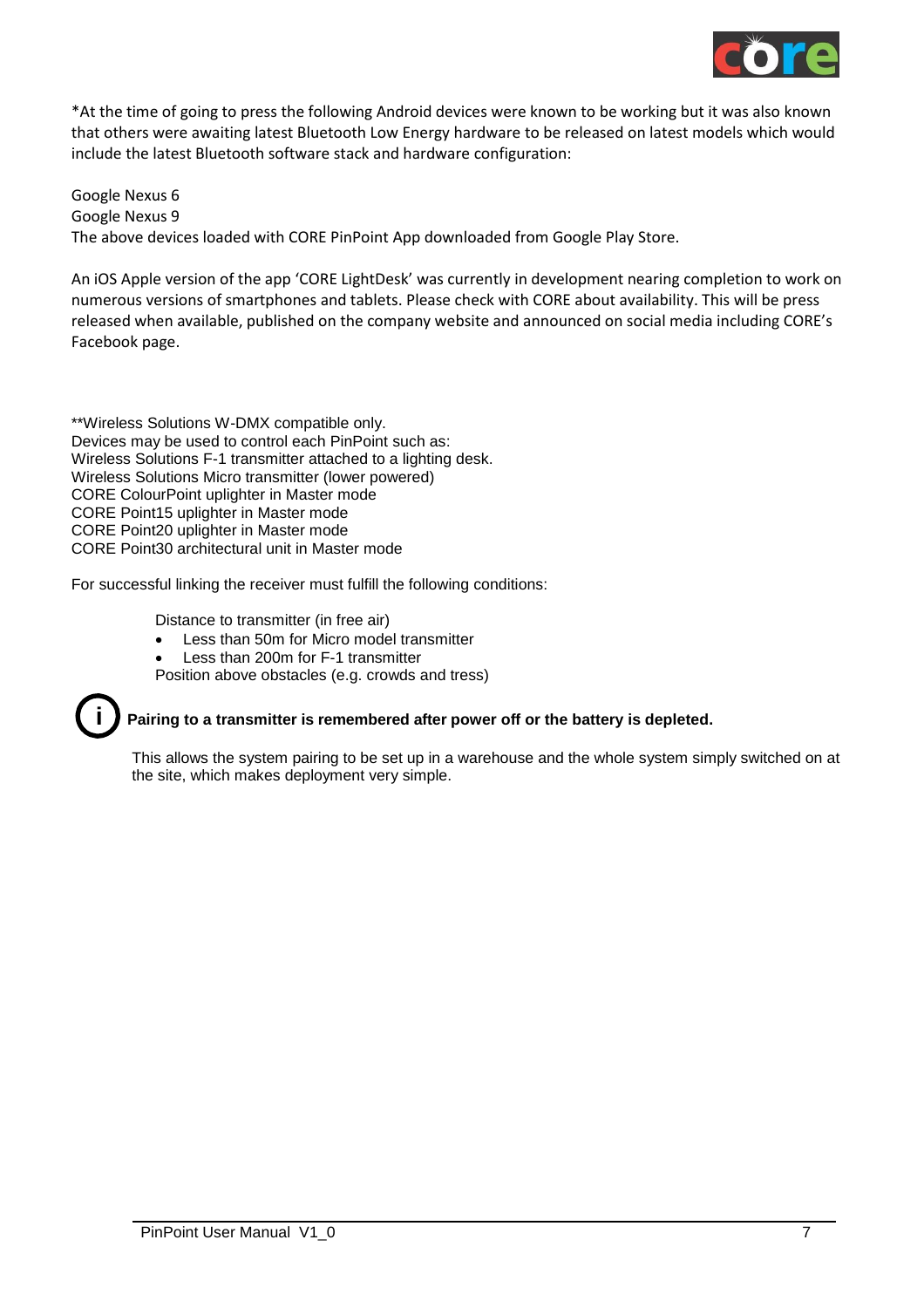

### <span id="page-9-1"></span><span id="page-9-0"></span>**Mechanical**



55 dia

#### <span id="page-9-2"></span>**Safety Secondary Fixing Point**



### <span id="page-9-3"></span>**Flight Case**



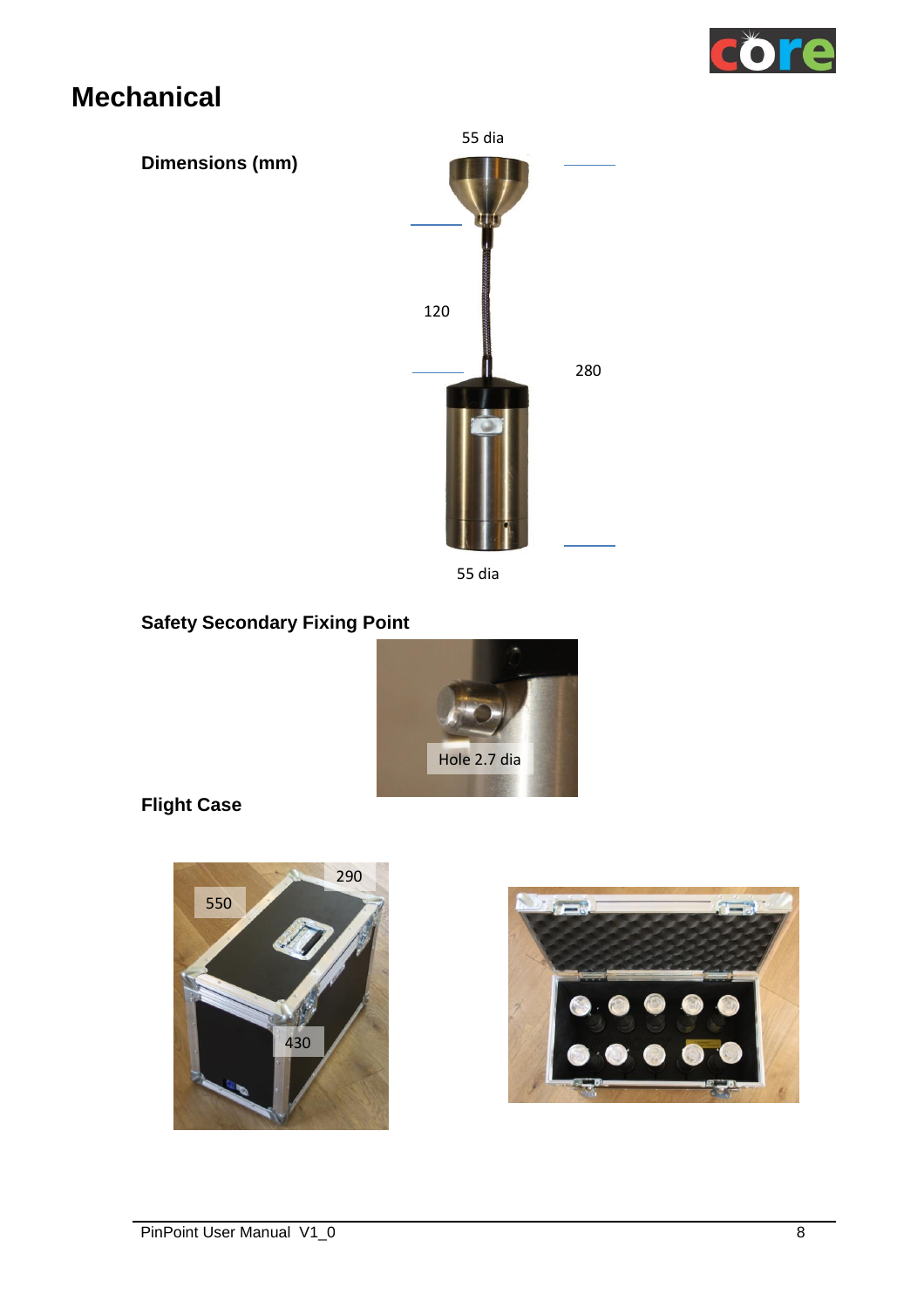

### <span id="page-10-0"></span>**Safety Information on strong magnets**

#### **PinPoint product CORE lighting Advice re handling of product with strong magnet**

Information supplied by our manufacturer of the Neodymium Magnet used in this product:

#### **Dangers for chlldren**

Ensure that children are not allowed to play with magnets. Fingers can be crushed between the powerful magnets. If they place them onto a CRT television screen or CRT computer monitor screen, permanent damage can occur as colours will become permanently distorted.

#### **Crushing.**

When larger magnets are brought close enough together they can have a surprising amount of power. This risks involved are directly proportional to the size (volume) of the magnet and the power grade of the magnet. 4cm3+ = risk of blood blisters.

Fingers are quickly caught between them which can cause blood blisters.

These magnets can jump through very large distances, the biggest danger comes from two magnets spaced apart which as they move closer, can suddenly leap together with extreme speed and force. If you have a magnet in your hand and another is placed on your desk and you accidentally come within the magnetic range of up to 300mm, the one on the desk will leap and accelerate with considerable force which on impact will cause bruising, blood blisters, cuts or crushing. Always consider the magnetic implications of where you place magnets.

#### **Magnetlcally sensitive Items**

Neodymium magnets are very much stronger than "ordinary" magnets. Keep a safe distance (300mm+) between the magnets and all objects that can be damaged by magnetism. These include mechanical watches, heart pacemakers, CRT monitors and televisions, credit cards, diskettes and other magnetically stored media such as video tapes, hard drives and older generation i-pods.

#### **Heart Pacemakers**

The operation of heart pacemakers will be affected by the close proximity of a magnet. Magnets can set a pacemaker working in a way that is not suitable for the pacemaker user and that might affect their health. This change will stop when the magnet is removed.

(It is possible that a heart pacemaker will be affected by the close proximity of a magnet as they can cause pacemakers to operate in a mode that does not respond to the user's own heart rhythm. The way a pacemaker responds to a magnetic field differs between manufacturers and therefore people with pacemakers should not put strong magnets close to their chest.

We sought advice from a specialist and the following information represents our best knowledge regarding how heart pacemakers are affected by magnets.

Lindsay Grant (BSc CEng FIET CSci FIPEM ARCP) is a Consultant Clinical Scientist and Head of the Clinical Engineering Department of Medical Physics & Bioengineering at the Royal United Hospital.

Lindsay kindly gave us this advice: "The operation of heart pacemakers will be affected by the close proximity of a magnet. Magnets can set a pacemaker working in a way that is not suitable for the pacemaker user and that might affect their health. This change will stop when the magnet is removed."

She added: "The background to this is that magnets are used to put pacemakers into a mode of working that does not respond to the patient's own heart rhythm. We regularly use magnets in our pacemaker clinics to change the working of the pacemaker, to see how it is operating. Each pacemaker manufacturer uses the 'magnet response' of a pacemaker in a different way, so it is impossible to be more precise than the above statement.

"Some manufacturers have a response that makes the pacemaker pace the heart at 100 beats-per-minute or faster. The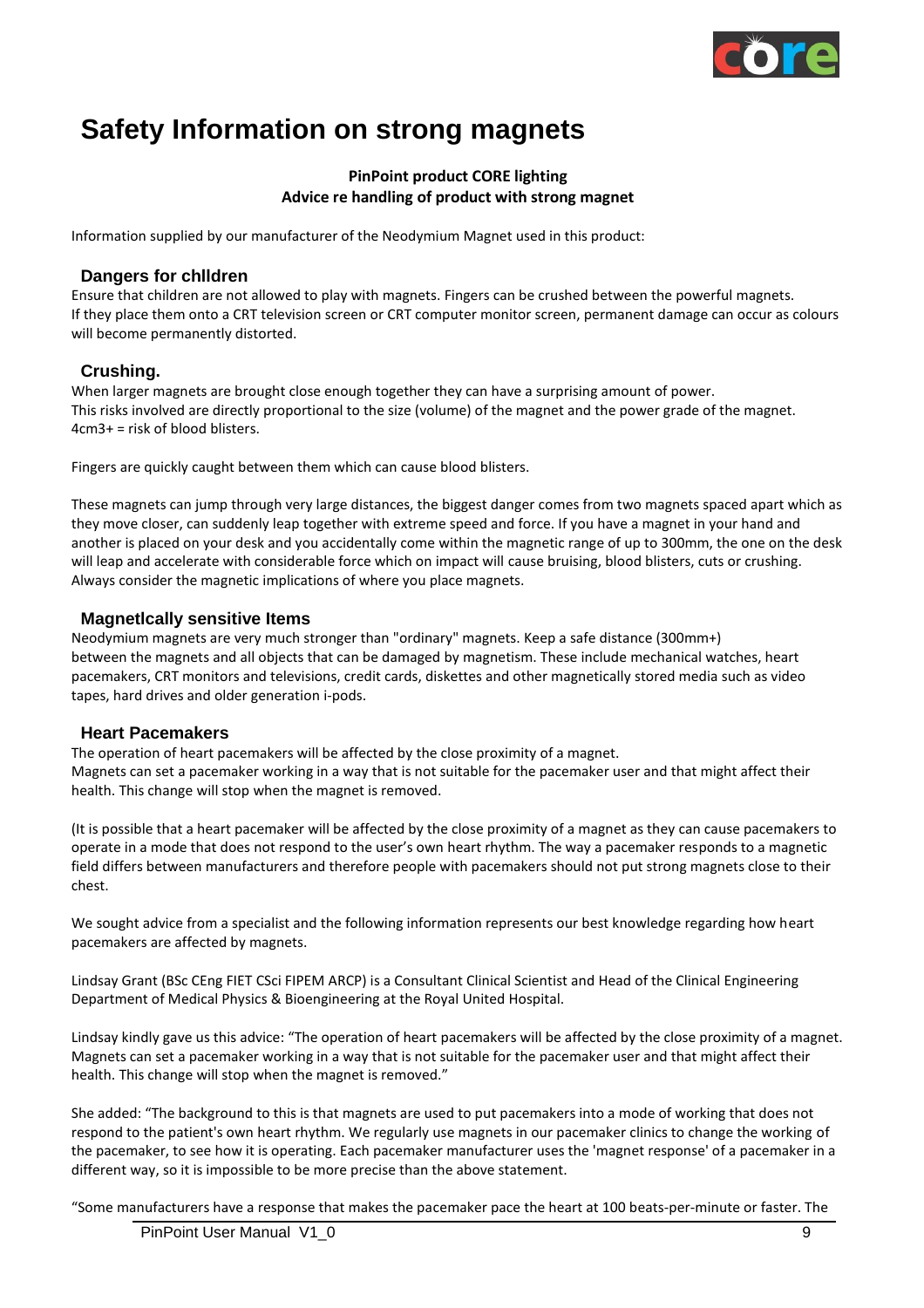

pacemaker will not usually synchronise with the natural heart beat when a magnet is applied. Although in 20 years' experience of putting magnets on pacemakers, I have never had a problem, it is theoretically possible to trigger a life threatening heart rhythm by doing so.")

#### **Implantable cardioverter defibrillators (ICDs)**

The following information is taken the from the website link

[http://www.heart.org/HEARTORG/Conditions/Arrhythmia/PreventionTreatmentofArrhythmia/Devices-that-may-](http://www.heart.org/HEARTORG/Conditions/Arrhythmia/PreventionTreatmentofArrhythmia/Devices-that-may-Interfere-with-Implantable-Cardioverter-Defibrillators-ICDs_UCM_448464_Article.jsp)[Interfere-with-Implantable-Cardioverter-Defibrillators-ICDs\\_UCM\\_448464\\_Article.jsp](http://www.heart.org/HEARTORG/Conditions/Arrhythmia/PreventionTreatmentofArrhythmia/Devices-that-may-Interfere-with-Implantable-Cardioverter-Defibrillators-ICDs_UCM_448464_Article.jsp)

**Magnets:** Magnets in general may or may not affect your ICD operation so it is best to avoid close and prolonged contact with any of them. Magnets can activate a switch which can prevent the ICD from delivering treatment therapies such as life-saving shocks.

- Keep magnets at least 6 inches (15 cm) from the ICD site.
- Avoid magnet therapy such as used in bracelets and necklaces that may be worn for extended periods of time near the ICD.
- You may not know what does or doesn't have a magnet in it. If you feel any interference, move away from the source or turn it off if possible.

#### **Nickel allergies (Only relevant if the magnet is removed from inside the PinPoint unit)**

Our Neodymium magnets are nickel-plated. Nickel is a metal which can cause an allergic reaction in some people. Nickel allergies can be acquired through long-term contact with objects that release nickel.

As a precaution, avoid long-term contact with nickel-plated magnets (e.g., jewellery) and totally abstain from contact with nickel-plated materials if you already have a nickel allergy. How much or little it takes to trigger a nickel allergy is debatable. Euro coins contain 25% nickel.

#### **Effects on people**

Millions of people worldwide wear Neodymium magnets to promote health and well being. We have found no evidence at all of detrimental effects of Neodymium magnets on people or animals - quite the reverse!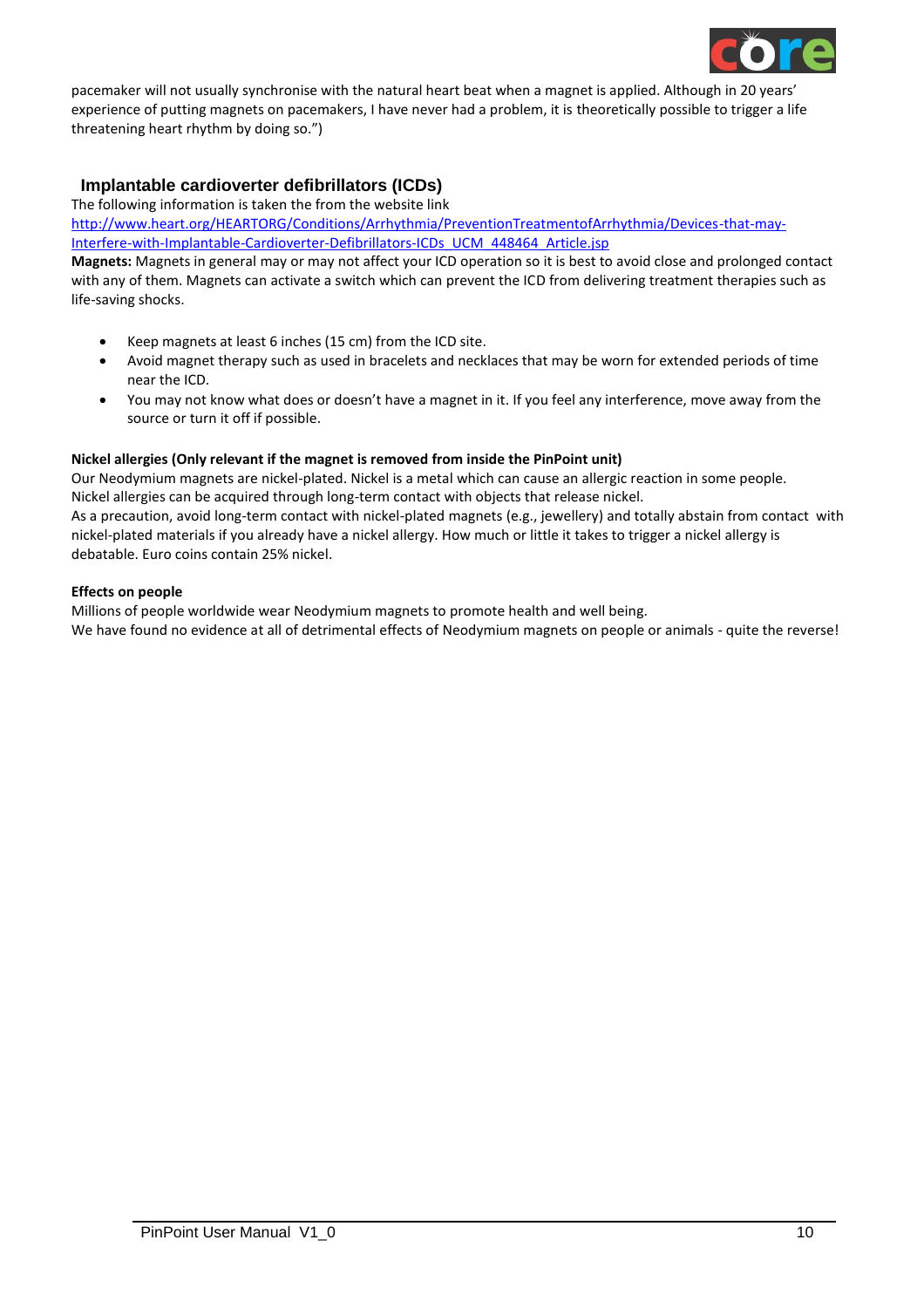

### <span id="page-12-0"></span>**Warranty**

CORE Lighting Limited (CORE Lighting) warrants this product to be free from defects in materials and workmanship (subject to the terms set forth below).

CORE Lighting will repair or replace (at CORE Lighting's option) this product or any defective parts in this product. The standard warranty period is 24 months from date of purchase, excluding battery pack which is 12 months, although this period may vary from country to country. If in doubt consult your dealer and ensure that you retain proof of purchase.

To obtain warranty service, please contact the CORE Lighting authorised dealer from which you purchased this product. If your dealer is not equipped to perform the repair of your CORE Lighting product, it can be returned directly to CORE Lighting, with carriage being paid at your own expense. You will need to ship this product in either its original packaging or packaging affording an equal degree of protection. Providing the product is found to be faulty, CORE Lighting will pay for return carriage.

Proof of purchase in the form of a bill of sale or receipted invoice, which is evidence that this product is within the warranty period, must be presented to obtain warranty service.

This Warranty is invalid if (a) the factory-applied serial number has been altered or removed from this product or (b) this product was not purchased from a CORE Lighting authorised dealer.

This Warranty does not cover cosmetic damage or damage due to acts of God, accident, misuse, abuse, negligence, commercial use, or modification of, or to any part of, the product. This Warranty does not cover damage due to improper operation, maintenance or installation, or attempted repair by anyone other than CORE Lighting or a CORE Lighting dealer, or authorised service agent which is authorised to do CORE Lighting warranty work. Any unauthorised repairs will void this Warranty. This Warranty does not cover products sold AS IS or WITH ALL FAULTS.

REPAIRS OR REPLACEMENTS AS PROVIDED UNDER THIS WARRANTY ARE THE EXCLUSIVE REMEDY OF THE CONSUMER. CORE LIGHTING SHALL NOT BE LIABLE FOR ANY INCIDENTAL OR CONSEQUENTIAL DAMAGES FOR BREACH OF ANY EXPRESS OR IMPLIED WARRANTY IN THIS PRODUCT. EXCEPT TO THE EXTENT PROHIBITED BY LAW, THIS WARRANTY IS EXCLUSIVE AND IN LIEU OF ALL OTHER EXPRESS AND IMPLIED WARRANTIES WHATSOEVER INCLUDING, BUT NOT LIMITED TO, THE WARRANTY OF MERCHANTABILITY AND FITNESS FOR A PRACTICAL PURPOSE.

Some countries and US states do not allow the exclusion or limitation of incidental or consequential damages or implied warranties so the above exclusions may not apply to you. This Warranty gives you specific legal rights, and you may have other statutory rights, which vary from state to state or country to country.

For any service, in or out of warranty, please contact your dealer.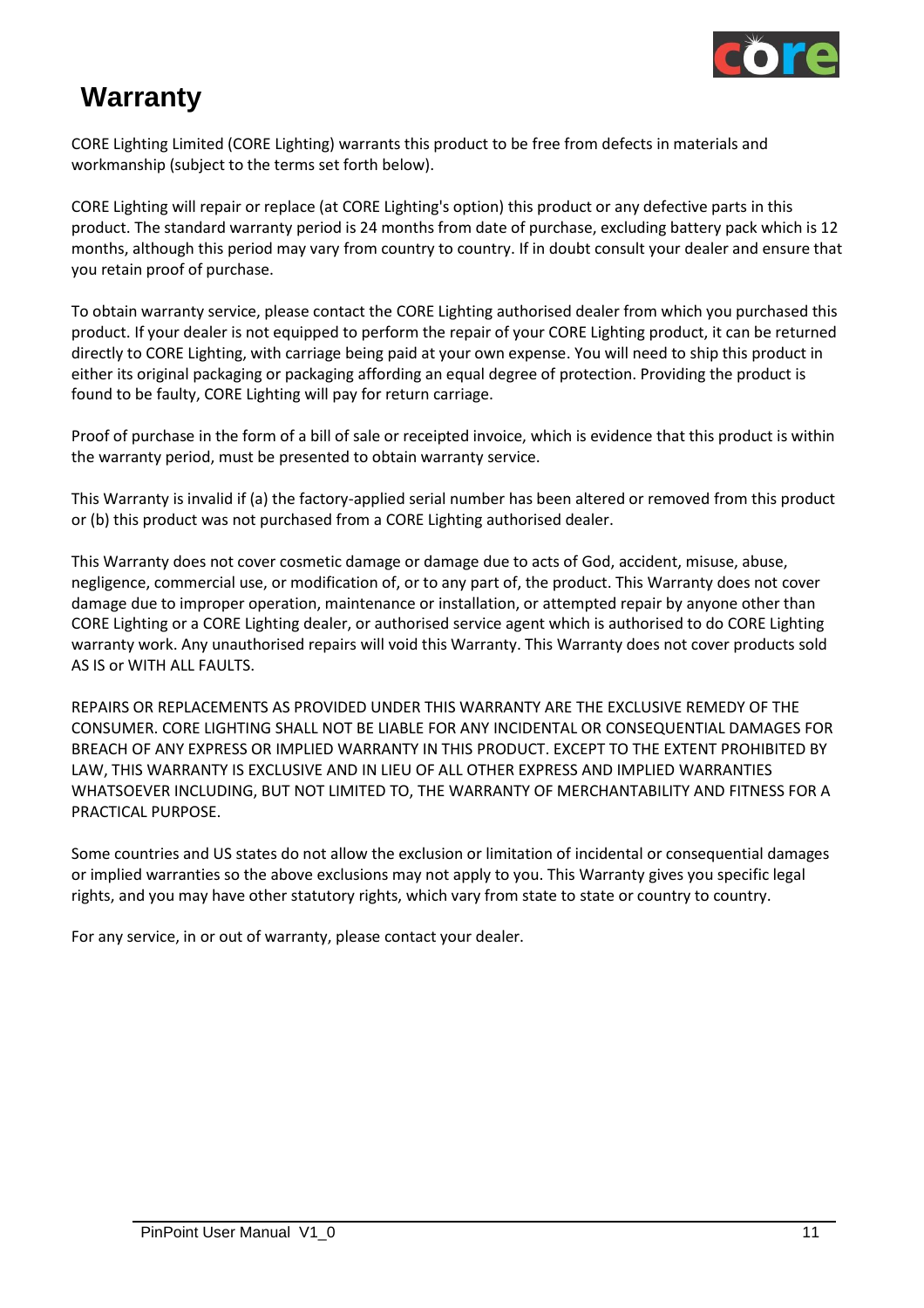

### <span id="page-13-0"></span>**Compliance Information**

#### **System Compliance**

<span id="page-13-1"></span>CORE Lighting Limited declares that this product conforms to the specifications listed in this manual, following the provisions of the European R&TTE directive 1999/5/EC:

Restrictions on Hazardous Substances (RoHS) (2002/95/CE) Electromagnetic Compatibility (2004/108/EC). Safety (EN 60950) Technical requirements for radio equipment. (EN 300 328)

 $\epsilon$ 

*CAUTION—This equipment is intended to be used in all EU and EFTA countries. Outdoor use may be restricted to certain frequencies and/or may require a license for operation. Contact local Authority for procedure to follow.*

### <span id="page-13-2"></span>**FCC & Industry Canada Statement for Radio Compliance W-DMX Receiver**

We,

*CORE Lighting Limited Prindion House Kingsmill Lane Painswick Gloucestershire GL6 6SA*

declare under our sole responsibility that the product

FCC ID: UQT-WDMXOEMPCBF Model: W-DMX OEM PCB F

complies with Part 15 of the FCC Rules.

Operation is subject to the following two conditions:

(1) this device may not cause harmful interference, and

(2) this device must accept any interference received, including interference that may cause undesired operation.

To assure continued compliance, any changes or modifications not expressly approved by the party responsible for compliance could void the user's authority to operate this equipment.

**NOTE:** This equipment has been tested and found to comply with the limits for a Class B digital device, pursuant to Part 15 of the FCC Rules. These limits are designed to provide reasonable protection against harmful interference in a residential installation.

This equipment generates, uses, and can radiate radio frequency energy and, if not installed and used in accordance with the instructions, may cause harmful interference to radio communications.

However, there is no guarantee that interference will not occur in a particular installation. If this equipment does cause harmful interference to radio or television reception, which can be determined by turning the equipment off and on, the user is encouraged to try and correct the interference by one or more of the following measures:

• Reorient or locate the receiving antenna.